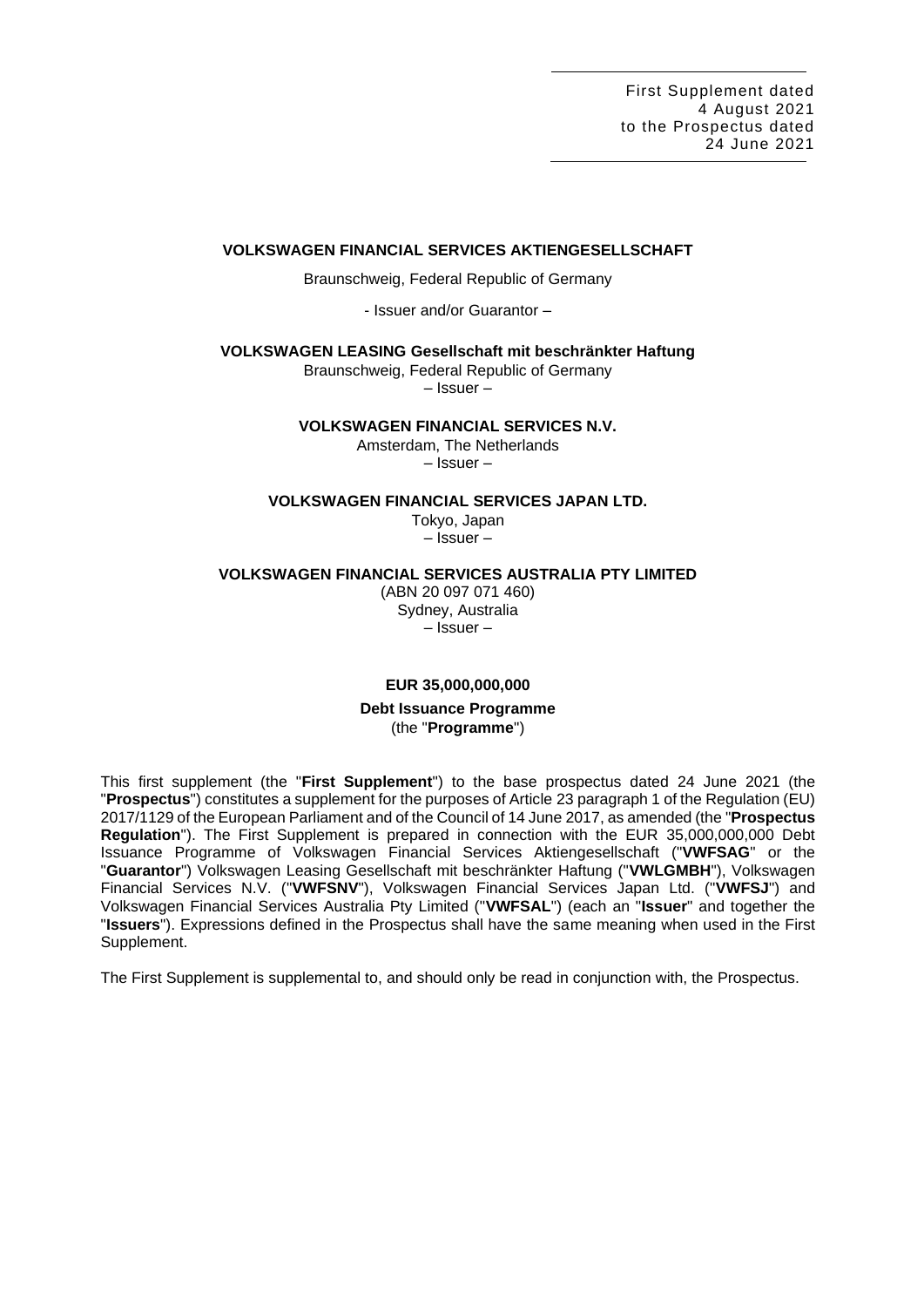The First Supplement has been prepared following the publication of the following interim financial information of VWFSAG, VWLGMBH, VWFSNV and VWFSAL on 3 August 2021:

- The Consolidated Interim Report 2021 (unaudited) of VWFSAG for the period from January to June 2021;
- The non-consolidated Half-Year Financial Report 2021 (unaudited) of VWLGMBH for the period from January to June 2021;
- The non-consolidated Financial Report 2021 (unaudited) of VWFSNV for the period from January to June 2021;
- The Consolidated Interim Report 2021 (unaudited) of VWFSAL for the period from January to June 2021.

VWFSAG, VWLGMBH, VWFSNV, VWFSJ and VWFSAL accept responsibility for the information contained in the First Supplement provided that

- VWLGMBH is not responsible for the supplemental information under items 2, 3, 4, 5, 6, 11, 12, 13, 14, 15, 16, 17, 18, 19, 21 and in relation to item 22-23 only responsible as far as the information is related to it;
- VWFSNV is not responsible for the supplemental information under items 2, 3, 4, 5, 6, 7, 8, 9, 10,15, 16, 17, 18, 19, 21 and in relation to item 22-23 only responsible as far as the information is related to it;
- VWFSAL is not responsible for the supplemental information under items 2, 3, 4, 5, 6, 7, 8, 9, 10, 11, 12, 13, 14, 15, 21 and in relation to item 22-23 only responsible as far as the information is related to it.
- VWFSJ is not responsible for the supplemental information under items 2, 3, 4, 5, 6, 7, 8, 9, 10, 11, 12, 13, 14, 16, 17, 18, 19, 20, 21, 22 and in relation to item 23 only responsible as far as the information is related to it.

VWFSAG, VWLGMBH, VWFSNV, VWFSJ and VWFSAL hereby declare, that having taken all reasonable care to ensure that such is the case, the information contained in this First Supplement for which they are responsible, is, to the best of their knowledge, in accordance with the facts and contains no omission likely to affect its import.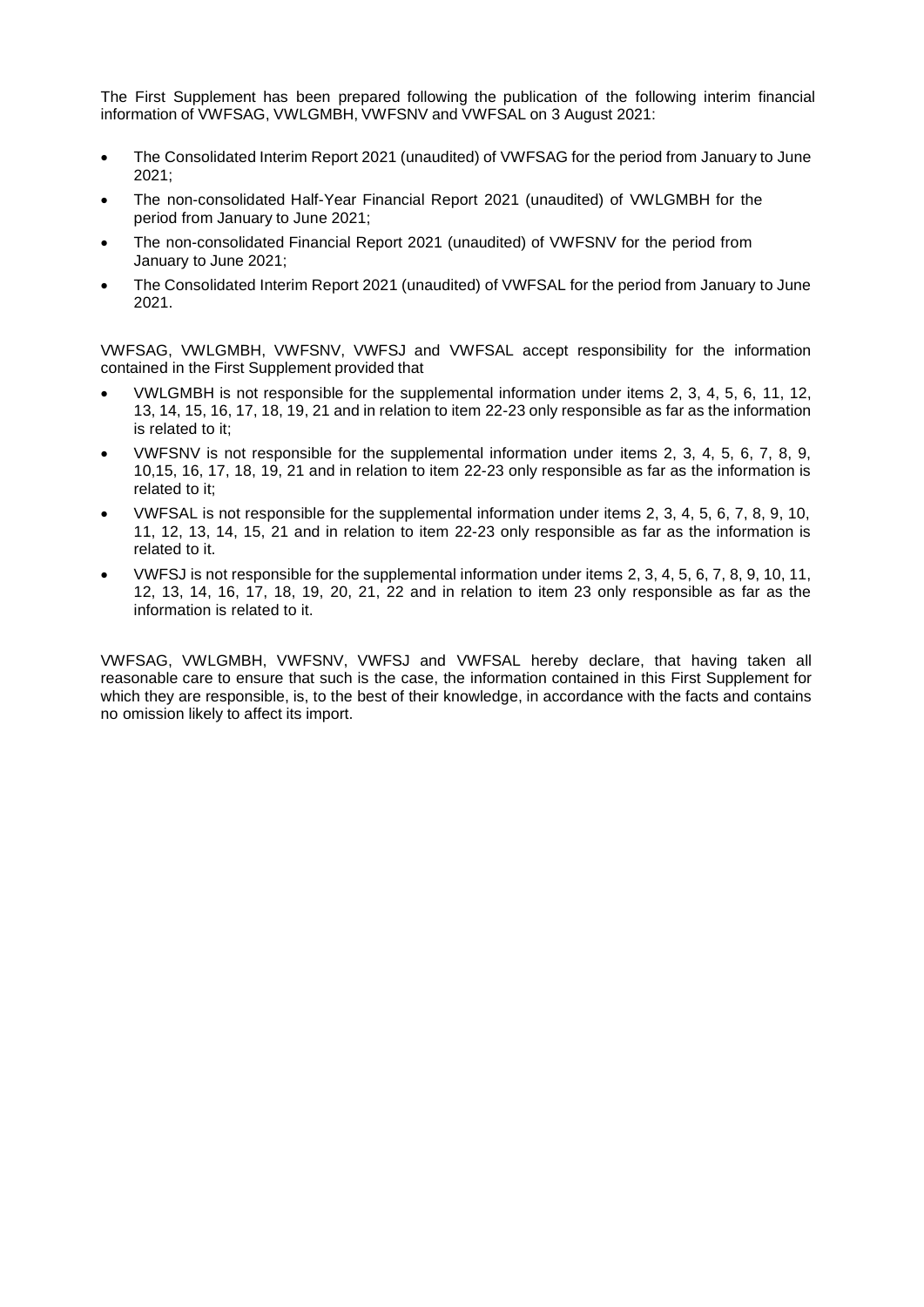# **Table of Contents**

| <b>I. SUPPLEMENTAL INFORMATION RELATING TO THE SECTION "VOLKSWAGEN</b><br>FINANCIAL SERVICES AKTIENGESELLSCHAFT AS ISSUER AND GUARANTOR"4 |  |
|-------------------------------------------------------------------------------------------------------------------------------------------|--|
| <b>II. SUPPLEMENTAL INFORMATION RELATING TO THE SECTION "VOLKSWAGEN</b>                                                                   |  |
| III. SUPPLEMENTAL INFORMATION RELATING TO THE SECTION "VOLKSWAGEN                                                                         |  |
| IV. SUPPLEMENTAL INFORMATION RELATING TO THE SECTION "VOLKSWAGEN                                                                          |  |
| V. SUPPLEMENTAL INFORMATION RELATING TO THE SECTION "VOLKSWAGEN                                                                           |  |
| VI. SUPPLEMENTAL INFORMATION RELATING TO THE SECTION "GENERAL                                                                             |  |
| VII. SUPPLEMENTAL INFORMATION RELATING TO THE SECTION "DOCUMENTS                                                                          |  |
|                                                                                                                                           |  |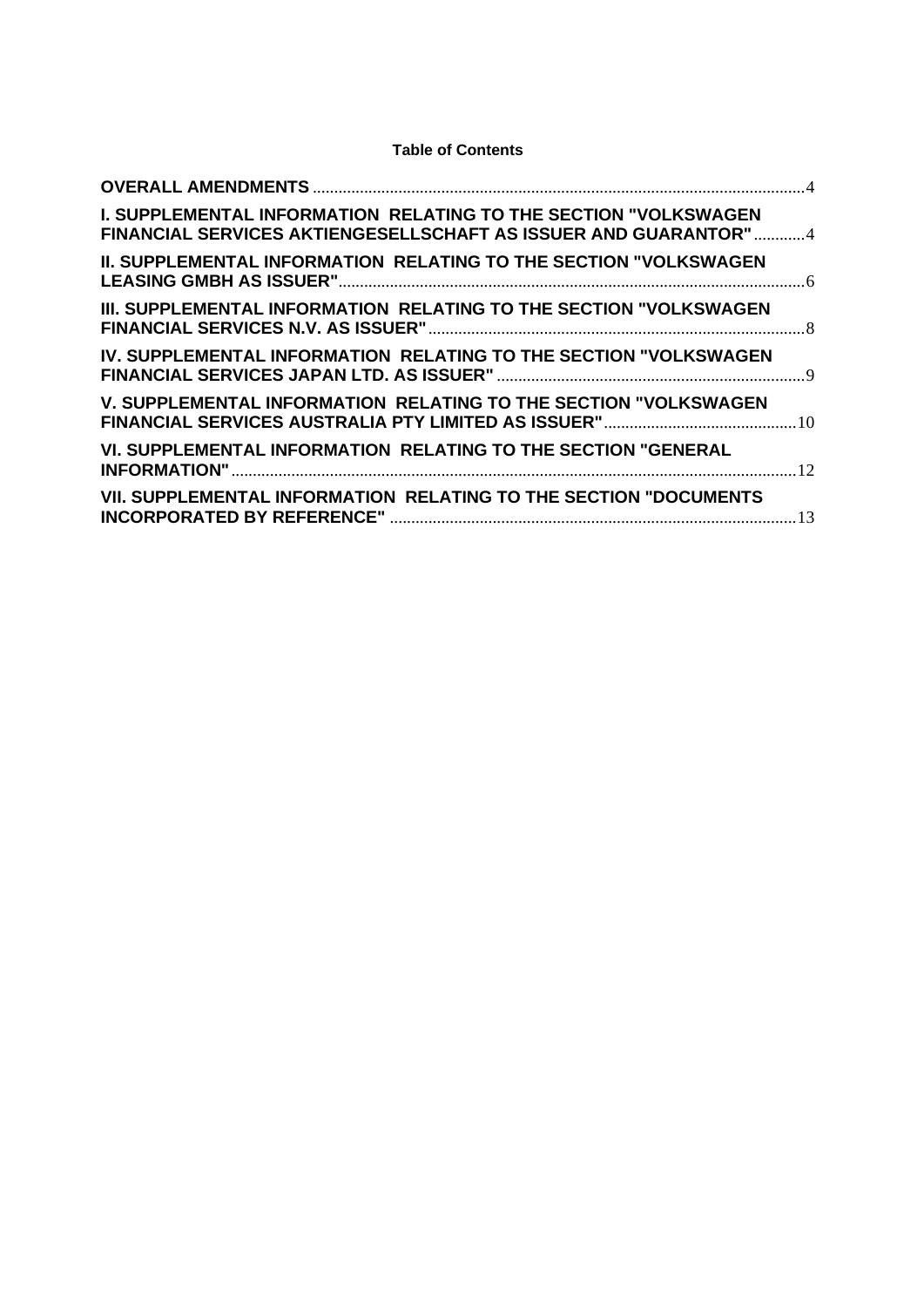## **OVERALL AMENDMENTS**

<span id="page-3-0"></span>*1. If reference is made in the base prospectus dated 24 June 2021 to "Prospectus", then the respective reference includes all changes made by the First Supplement.*

## <span id="page-3-1"></span>**I. SUPPLEMENTAL INFORMATION RELATING TO THE SECTION "VOLKSWAGEN FINANCIAL SERVICES AKTIENGESELLSCHAFT AS ISSUER AND GUARANTOR"**

*2. On page 82 of the Prospectus the information in the subsection "Board of Management" of the section " Administrative, Management and Supervisory Bodies" and shall be deleted and replaced by the following information:*

## "*Board of Management*

As at the date of the First Supplement dated 4 August 2021, members of the Board of Management of VWFSAG are:

Lars Henner Santelmann, Chairman, Sales and Marketing (Sales and Marketing until 30 September 2021)

Dr. Alexandra Baum-Ceisig, Human Resources and Organization

Dr. Mario Daberkow, IT and Processes

Frank Fiedler, Finance and Purchasing

Anthony Bandmann, Sales and Marketing (as of 1 October 2021)"

*3. On page 83 of the Prospectus the following section shall be inserted before the section "Auditors":*

## "**Interim Financial Information**

The published unaudited consolidated half year financial statements of the VWFSAG Group for the first half of the financial year 2021 are incorporated by reference in and form part of this Prospectus."

*4. On page 84 of the Prospectus the information in the section "Trend Information" shall be deleted and replaced by the following information:*

"Since the beginning of the year 2020 a widespread public health issue, the COVID-19 pandemic ("Corona Pandemic"), has affected the global economy, including VWFSAG Group's business and has led to a material adverse change of VWFSAG Group's prospects. The effects of the Corona Pandemic are diverse. Among other things, this may correlate with a further deterioration of our customers' financial conditions and could therefore have a material adverse impact on VWFSAG Group's operating results and its sales volumes. In addition, the Group might also face increased funding costs due to lower levels of available liquidity in the overall market. With regard to VWFSAG Group's operations, outbreaks of disease could continue to result in increased government restrictions and regulation, including quarantine of the employees. The potential financial effect of the pandemic on VWFSAG Group cannot be reliably estimated.

The diesel issue as well as other expenses or provisions in connection with diesel vehicles, including but not limited to residual values of cars and the debate about the prohibition of the use of diesel vehicles may have a negative impact on the future business and financial performance of VWFSAG Group, the effect of which remains uncertain. For further information on the risks VWFSAG Group faces relating to the diesel issue, see the risk factor "Volkswagen Group is facing investigations and potential impacts out of discrepancies related to the diesel issue that have had and may continue to have a material adverse effect on the business, financial condition and operations of VWFSAG Group."

Increased litigation and legal risks, including but not limited to the area of consumer law, which would be reflected in corresponding provisions as well as geopolitical tensions and conflicts, protectionist tendencies, turbulence in financial markets, structural deficits in individual countries as well as uncertainty regarding future developments in the euro area, such as the uncertain consequences of the United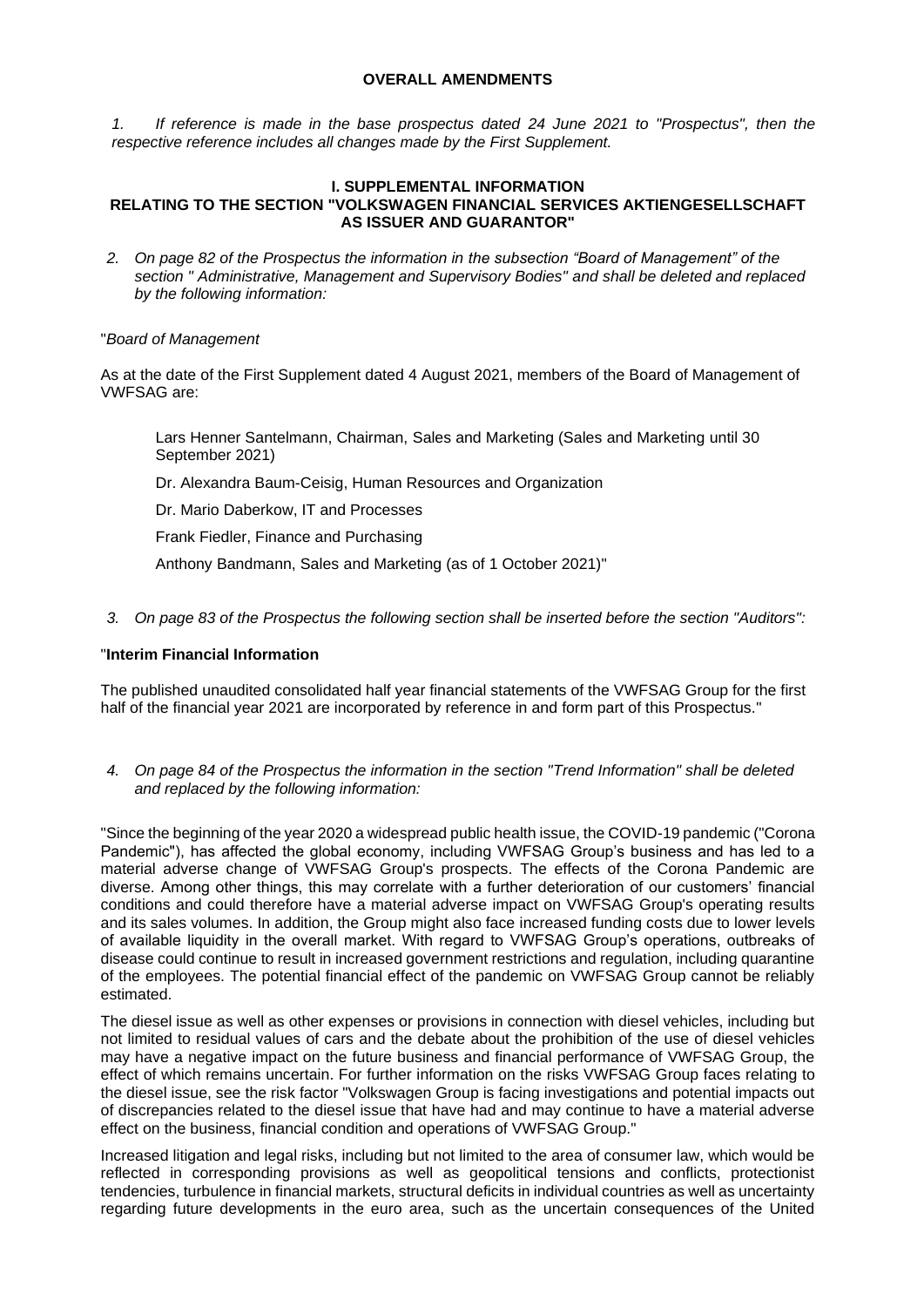Kingdom's withdrawal from the EU, may have a negative impact on the future business and financial performance of VWFSAG Group.

VWFSAG Group anticipates greater levels of cooperation with the individual Volkswagen Group brands, an increased investment in digitalisation and a continued focus on cost optimisation under the efficiency program as well as a continued uncertainty regarding macroeconomic conditions in the real economy and the potential financial impact of the Corona Pandemic and their impact on factors such as risk costs."

## *5. On page 84 of the Prospectus the information in the section "Significant Change in the Financial or Trading Position" shall be deleted and replaced by the following information:*

"There has been no significant change in the financial or trading position of the VWFSAG Group since the date of its last published unaudited consolidated half year financial statements as at 30 June 2021. However, the Corona Pandemic has a negative impact on the business, financial condition and results of operations of VWFSAG Group. The ultimate financial impact of the pandemic cannot be quantified at the current stage."

## *6. On page 84 of the Prospectus the information in the section "Significant Change in the Financial Performance" shall be deleted and replaced by the following information:*

"No significant change in the financial performance of VWFSAG Group has occurred since the date of its last published unaudited consolidated half year financial statements as at 30 June 2021 to the date of the Prospectus. However, the Corona Pandemic has a negative impact on the business, financial condition and results of operations of VWFSAG Group. The ultimate financial impact of the pandemic cannot be quantified at the current stage."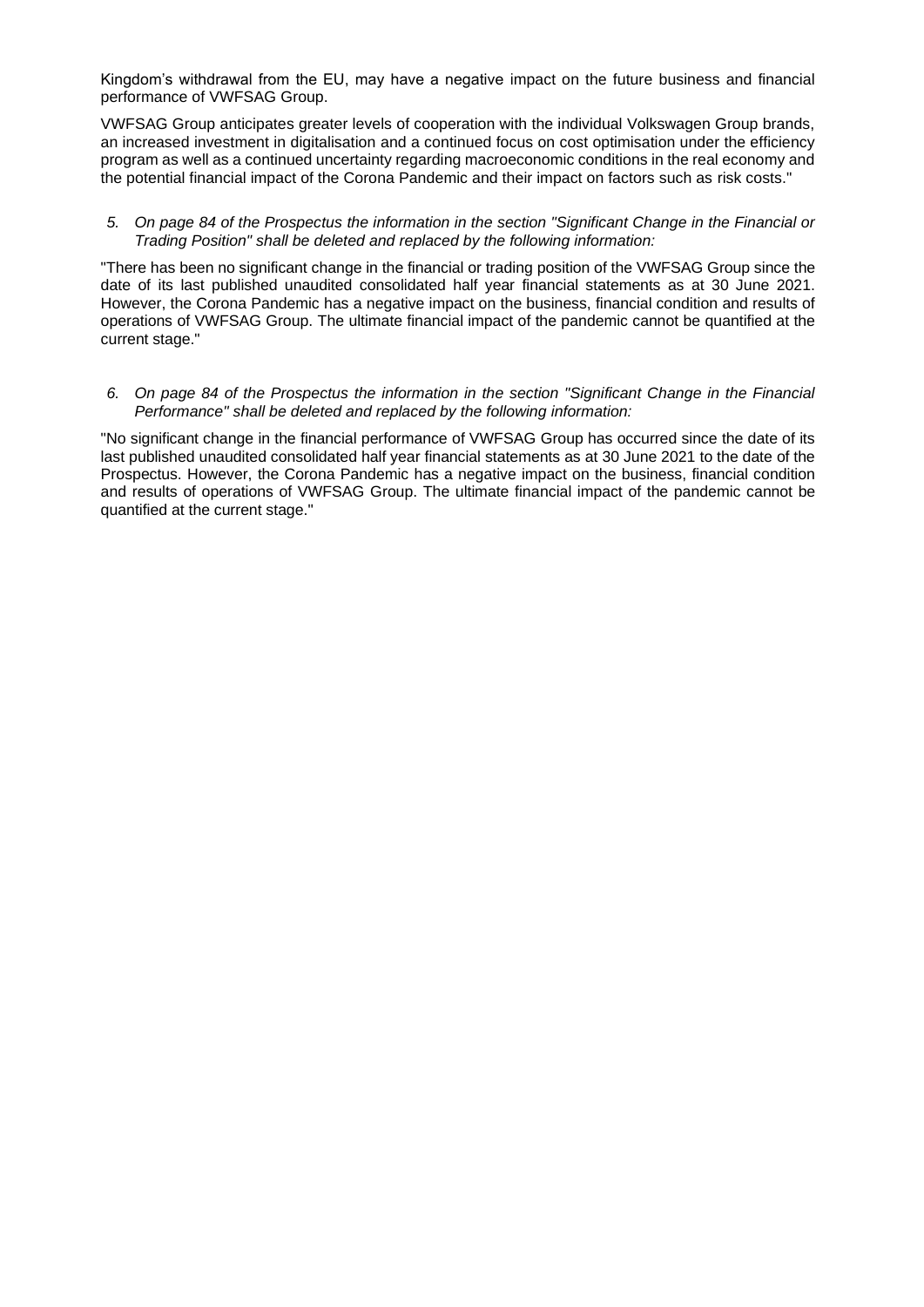## **II. SUPPLEMENTAL INFORMATION RELATING TO THE SECTION "VOLKSWAGEN LEASING GMBH AS ISSUER"**

<span id="page-5-0"></span>*7. On page 88 of the Prospectus the following section shall be inserted before the section "Auditors":*

## "**Interim Financial Information**

The published unaudited non-consolidated half year financial statements of VWLGMBH for the first half of the financial year 2021 are incorporated by reference in and form part of this Prospectus."

*8. On page 89 of the Prospectus the information in the section "Trend Information" shall be deleted and replaced by the following information:*

"Since the beginning of the year 2020 a widespread public health issue, the COVID-19 pandemic ("Corona Pandemic"), has affected the global economy, including VWFSAG Group's business and has led to a material adverse change of VWLGMBH's prospects. The effects of the Corona Pandemic are diverse. Among other things, this may correlate with a further deterioration of our customers' financial conditions and could therefore have a material adverse impact on VWLGMBH's operating results and its sales volumes. In addition, VWLGMBH might also face increased funding costs due to lower levels of available liquidity in the overall market. With regard to VWLGMBH's operations, outbreaks of disease could continue to result in increased government restrictions and regulation, including quarantine of the employees. The potential financial effect of the pandemic on VWLGMBH cannot be reliably estimated.

The diesel issue as well as other expenses or provisions in connection with diesel vehicles, including but not limited to residual values of cars and the debate about the prohibition of the use of diesel vehicles may have a negative impact on the future business and financial performance of VWLGMBH, the effect of which remains uncertain. For further information on the risks VWLGMBH faces relating to the diesel issue, see the risk factor "Volkswagen Group is facing investigations and potential impacts out of discrepancies related to the diesel issue that have had and may continue to have a material adverse effect on the business, financial condition and operations of VWLGMBH."

Additionally, increased litigation and legal risks, including but not limited to the area of consumer law, which would be reflected in corresponding provisions as well as geopolitical tensions and conflicts, protectionist tendencies, turbulence in the financial markets, structural deficits in individual countries, as well as uncertainty regarding future developments in the euro area, such as the uncertain consequences of the United Kingdom's withdrawal from the EU, may affect the operating profit and financial performance of VWLGMBH.

VWLGMBH anticipates greater levels of cooperation with the individual Volkswagen Group brands, an increased investment in digitalisation and a continued focus on cost optimisation under the efficiency program as well as a continued uncertainty regarding macroeconomic conditions in the real economy and the potential financial impact of the Corona Pandemic and their impact on factors such as risk costs."

*9. On page 89 of the Prospectus the information in the section "Significant Change in the Financial or Trading Position" shall be deleted and replaced by the following information:*

"There has been no significant change in the financial or trading position of VWLGMBH since the date of its last published unaudited non-consolidated half year financial statements as at 30 June 2021. However, the Corona Pandemic has a negative impact on the business, financial condition and results of operations of VWLGMBH. The ultimate financial impact of the pandemic cannot be quantified at the current stage."

*10. On page 89 of the Prospectus the information in the section "Significant Change in the Financial Performance" shall be deleted and replaced by the following information:*

"No significant change in the financial performance of VWLGMBH has occurred since the date of its last published unaudited non-consolidated half year financial statements as at 30 June 2021 to the date of the Prospectus. However, the Corona Pandemic has a negative impact on the business, financial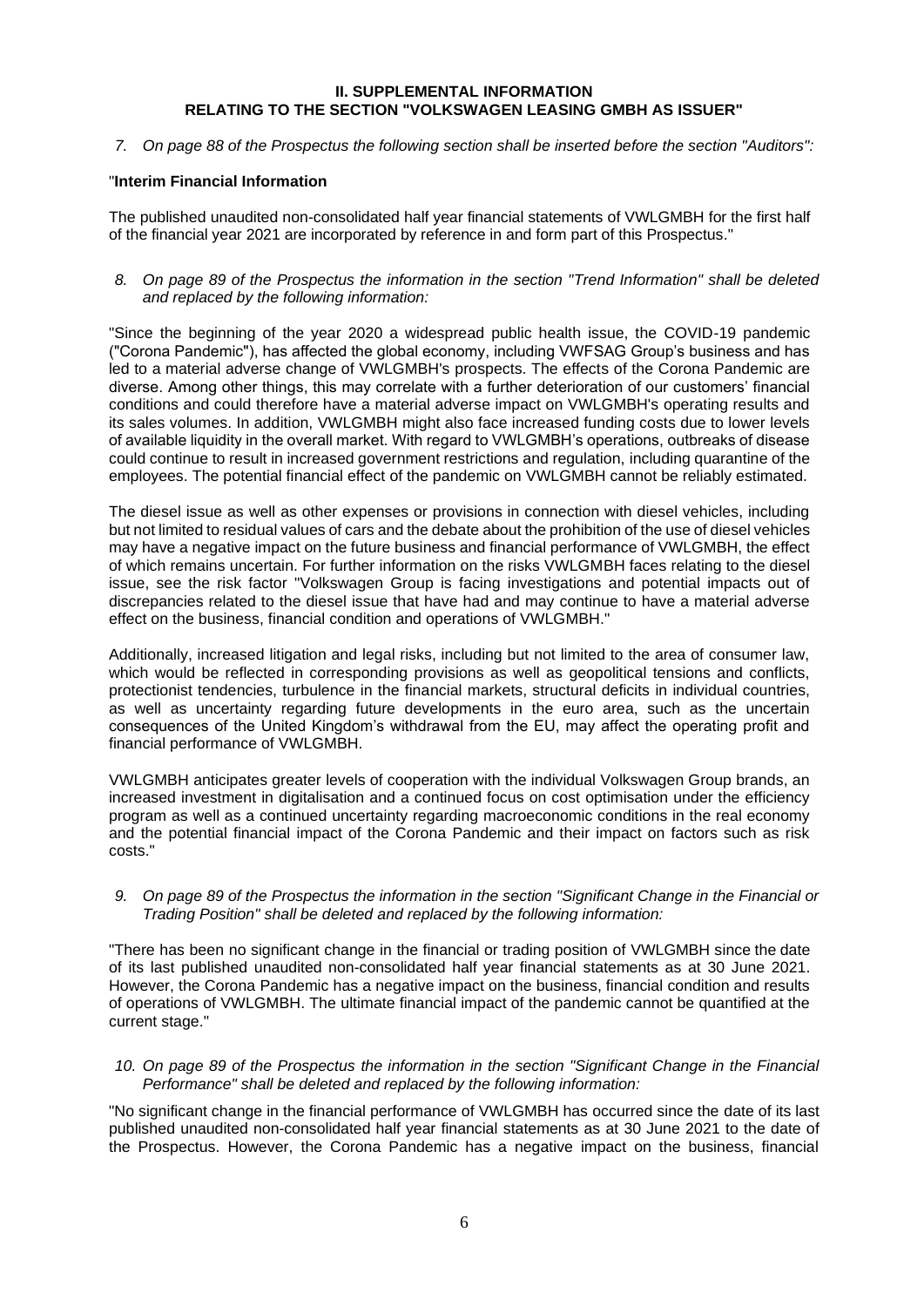condition and results of operations of VWLGMBH. The ultimate financial impact of the pandemic cannot be quantified at the current stage."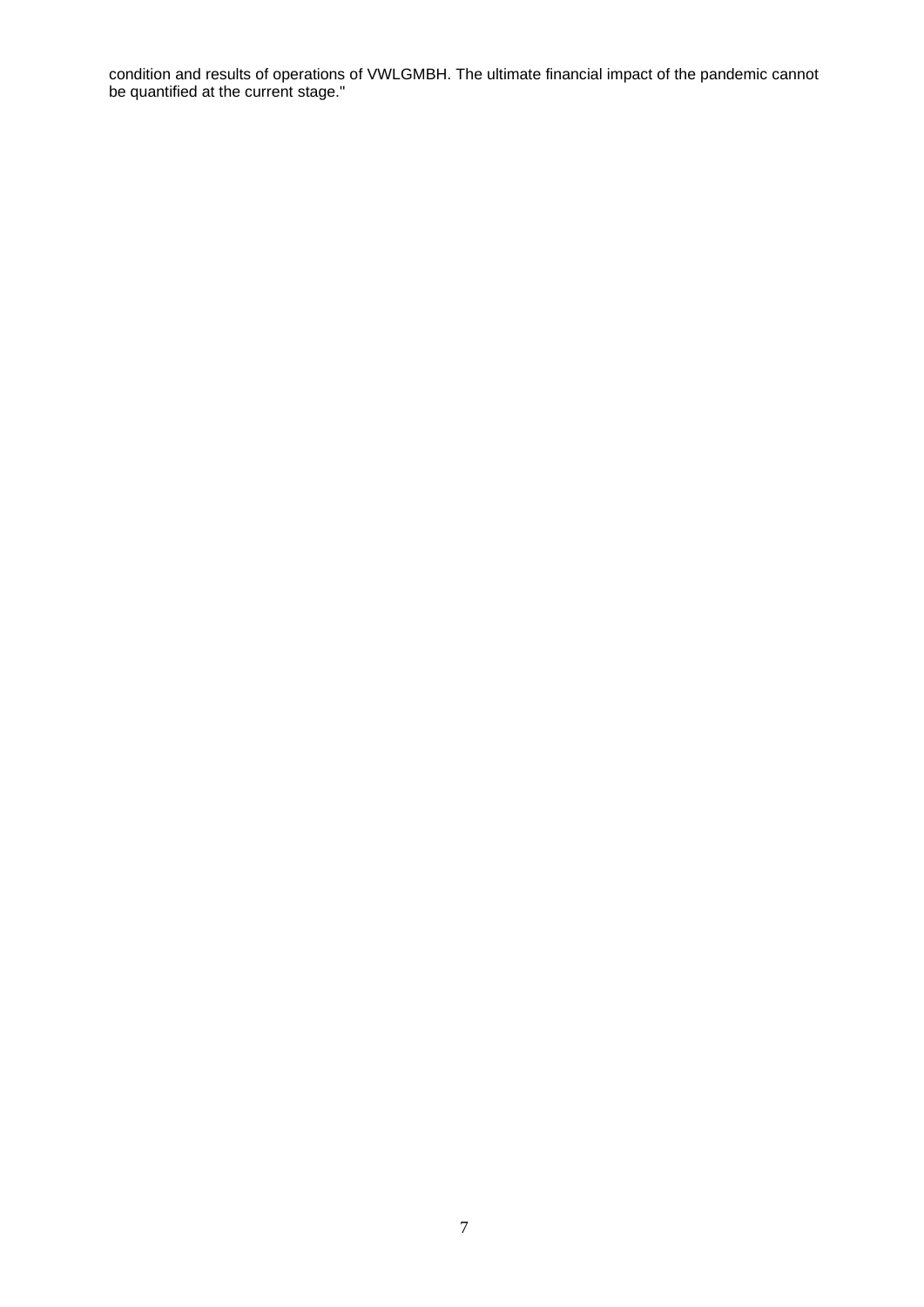## <span id="page-7-0"></span>**III. SUPPLEMENTAL INFORMATION RELATING TO THE SECTION "VOLKSWAGEN FINANCIAL SERVICES N.V. AS ISSUER"**

*11. On page 91 et seq. of the Prospectus the information in section "Administrative, Management and Supervisory Bodies" shall be deleted and replaced as follows:*

## "**Administrative, Management and Supervisory Bodies**

#### *Management Board*

The Management Board of VWFSNV consists of one or more members. As at the date of the First Supplement dated 4 August 2021, member of the Management Board is:

Christopher R. Norrod, Managing Director Member of the Board of Management of Volkswagen International Finance N.V. Member of the Board of Management of Volkswagen Finance Overseas B.V

The Supervisory Board of VWFSNV consists of one or more members.

As at the date of the First Supplement dated 4 August 2021, member of the Supervisory Board is:

Frank Fiedler, Member of the Board of Management of VWFSAG Roman Rosenberg, Head of Group Treasury and Investor Relations of Volkswagen Bank GmbH

The business address of the members of the Management Board and of the Supervisory Board is Paleisstraat 1, 1012 RB Amsterdam, The Netherlands.

#### *Conflicts of Interest*

The members of the Management Board and of the Supervisory Board have additional positions which may potentially result in conflict of interest between their duties towards the Issuer and their private and other duties, in particular in so far as all members of the Management Board and of the Supervisory Board have additional duties within Volkswagen Group. As at the date of the First Supplement dated 4 August 2021, none of the members of the Management Board and of the Supervisory Board has declared that a conflict of interest actually exists."

*12. On page 92 of the Prospectus the following section shall be inserted before the section "Auditors":*

## "**Interim Financial Information**

The published unaudited non-consolidated half year financial statements of VWFSNV for the first half of the financial year 2021 are incorporated by reference in and form part of this Prospectus."

*13. On page 93 of the Prospectus the information in the section "Significant Change in the Financial or Trading Position" shall be deleted and replaced by the following information:*

"There has been no significant change in the financial or trading position of VWFSNV since the date of its last published unaudited non-consolidated half year financial statements as at 30 June 2021. However, the Corona Pandemic has a negative impact on the business, financial condition and results of operations of VWFSNV. The ultimate financial impact of the pandemic cannot be quantified at the current stage."

*14. On page 93 of the Prospectus the information in the section "Significant Change in the Financial Performance" shall be deleted and replaced by the following information:*

"No significant change in the financial performance of VWFSNV has occurred since the date of its last published unaudited non-consolidated half year financial statements as at 30 June 2021. However, the Corona Pandemic has a negative impact on the business, financial condition and results of operations of VWFSNV. The ultimate financial impact of the pandemic cannot be quantified at the current stage."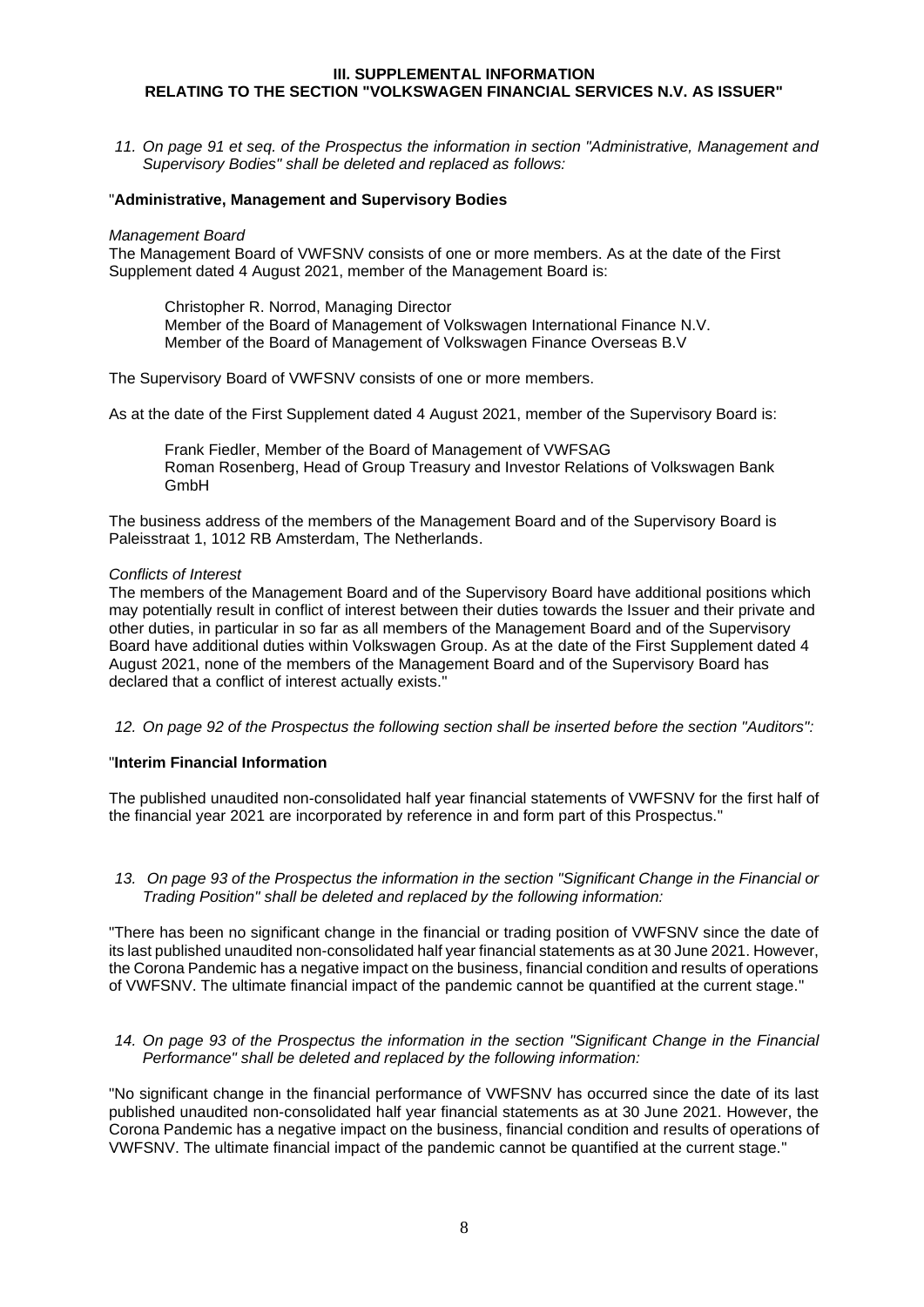## <span id="page-8-0"></span>**IV. SUPPLEMENTAL INFORMATION RELATING TO THE SECTION "VOLKSWAGEN FINANCIAL SERVICES JAPAN LTD. AS ISSUER"**

*15.* On page 95 et seq. of the Prospectus the information in section "Administrative, Management and Supervisory Bodies" shall be deleted and replaced as follows:

## "**Administrative, Management and Supervisory Bodies**

*Board of Directors and Statutory Auditors*

Present members of the Board of Directors and statutory auditors are:

Masayuki Yokose, President and Chief Executive Officer (\*1) Managing Director of VWFSJ

Ralf Teichmann, Director Regional Manager International of VWFSAG

Marc Schwekendiek, Director

Cheikh Niang, Director Head of Controlling International of VWFSAG

Yung Keun Park, Statutory Auditor Managing Director of Volkswagen Financial Services Korea Co., Ltd.

The business address of the members of the Board of Directors and of the Statutory Auditors of VWFSJ is Gotenyama Trust Tower 17F, 4-7-35 Kita-Shinagawa, Shinagawa-ku, Tokyo 140-0001, Japan.

## *Conflicts of Interest*

The members of the Board of Directors have additional positions, which may potentially result in conflict of interest between their duties towards the Issuer and their private and other duties, in particular in so far as some of the members of the Board of Directors have additional duties within Volkswagen Group. As at the date of First Supplement dated 4 August 2021, none of the members of the Board of Directors has declared that a conflict of interest actually exists."

<sup>(\*1)</sup> Representative Director.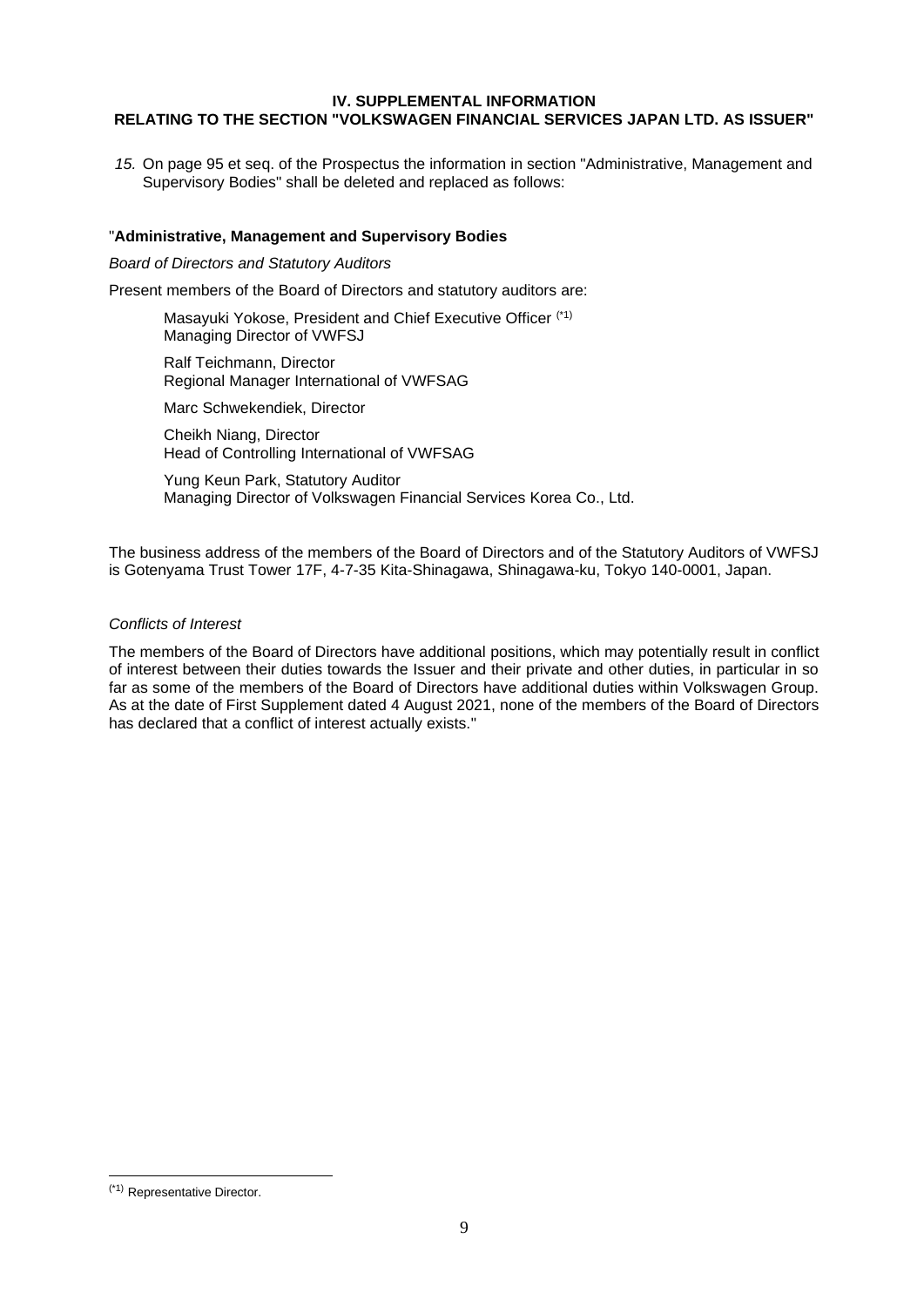## <span id="page-9-0"></span>**V. SUPPLEMENTAL INFORMATION RELATING TO THE SECTION "VOLKSWAGEN FINANCIAL SERVICES AUSTRALIA PTY LIMITED AS ISSUER"**

*16. On page 98 et seq. of the Prospectus the information in section "Administrative, Management and Supervisory Bodies" shall be deleted and replaced as follows:*

## "**Administrative, Management and Supervisory Bodies**

#### *Board of Directors*

As at the date of the First Supplement dated 4 August 2021, members of the Board of Directors are:

Joern Kurzrock, Director Managing Director of VWFSAL

Paul Stanton, Director Managing Director of VWFSAL

Ralf Teichmann, Director Regional Manager International of VWFSAG

Cheikh Niang, Director Head of Controlling International of VWFSAG

The business address of the members of the Board of Directors of VWFSAL is Level 1, 24 Muir Road, Chullora NSW 2190, Australia.

## *Conflicts of Interest*

The members of the Board of Directors have additional positions, which may potentially result in conflict of interest between their duties towards VWFSAL and their private and other duties, in particular in so far as some of the members of the Board of Directors have additional duties within Volkswagen Group. As at the date of First Supplement dated 4 August 2021, none of the members of the Board of Directors has declared that a conflict of interest actually exists."

*17. On page 99 of the Prospectus the following section shall be inserted before the section "Auditors":*

#### "**Interim Financial Information**

The published unaudited consolidated half year financial statements of VWFSAL Group for the first half of the financial year 2021 are incorporated by reference in and form part of this Prospectus."

*18. On page 100 of the Prospectus the information in the section "Significant Change in the Financial or Trading Position" shall be deleted and replaced by the following information:*

"There has been no significant change in the financial or trading position of VWFSAL Group since the date of its last published unaudited consolidated half year financial statements as at 30 June 2021. However, the Corona Pandemic has a negative impact on the business, financial condition and results of operations of VWFSAL. The ultimate financial impact of the pandemic cannot be quantified at the current stage."

*19. On page 100 of the Prospectus the information in the section "Significant Change in the Financial Performance" shall be deleted and replaced by the following information:*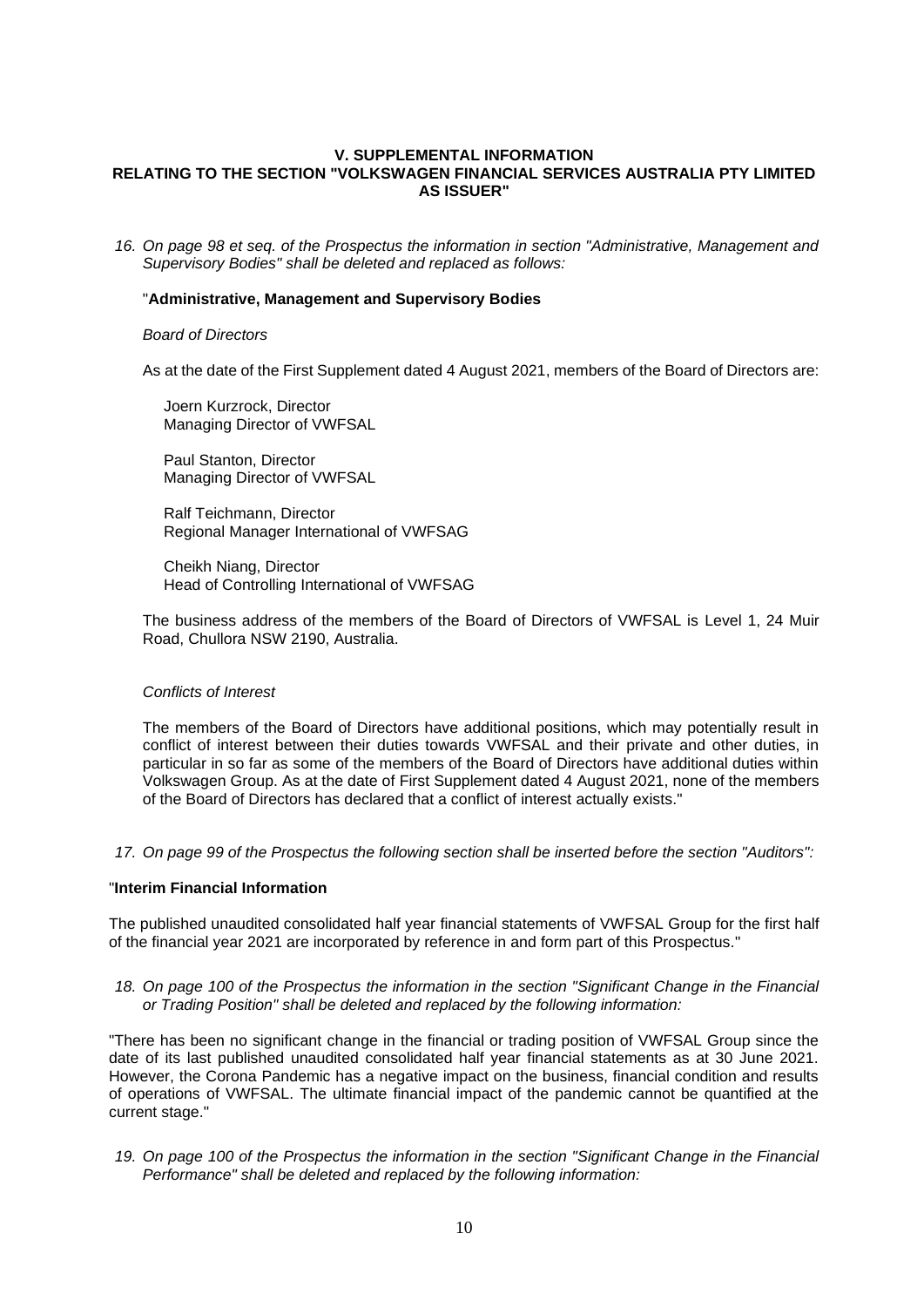"No significant change in the financial performance of VWFSAL has occurred since the date of its last published unaudited consolidated half year financial statements as at 30 June 2021 to the date of the Prospectus. However, the Corona Pandemic has a negative impact on the business, financial condition and results of operations of VWFSAL. The ultimate financial impact of the pandemic cannot be quantified at the current stage."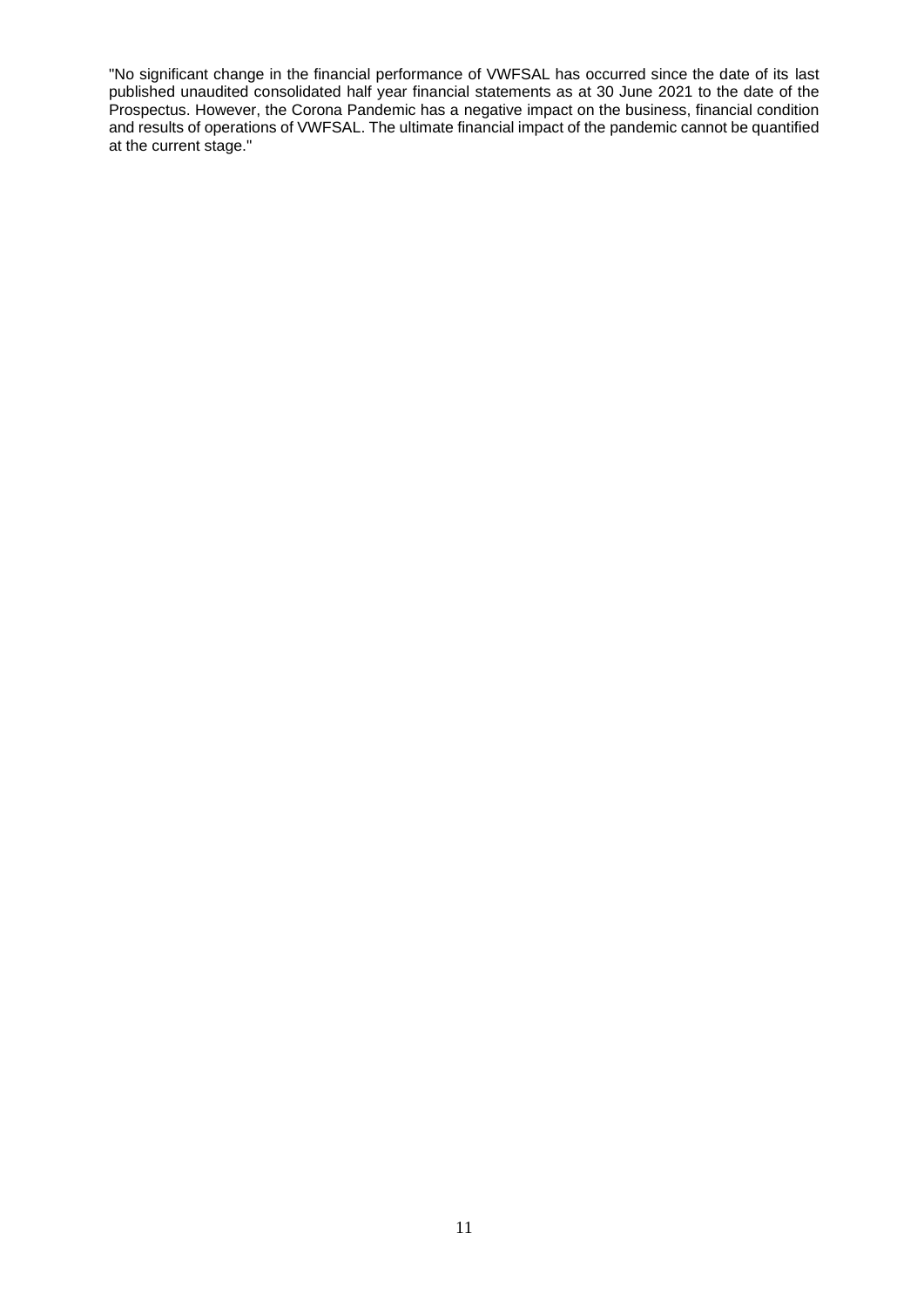## **VI. SUPPLEMENTAL INFORMATION RELATING TO THE SECTION "GENERAL INFORMATION"**

<span id="page-11-0"></span>*20. On page 303 of the Prospectus the following paragraphs shall be added in the subsection "7. Documents on Display":*

"(vii) the Consolidated Interim Report 2021 (unaudited) of VWFSAG for the period from January to June 2021;

(viii) the non-consolidated Half-Year Financial Report 2021 (unaudited) of VWLGMBH for the period from January to June 2021;

(ix) the non-consolidated Financial Statements 2021 (unaudited) of VWFSNV for the period from January to June 2021;

(x) the Consolidated Interim Report 2021 (unaudited) of VWFSAL for the period from January to June 2021."

*21. On page 304 of the Prospectus the following information shall be added in the subsection "11. Alternative Performance Measures" in relation to "Equity ratio (per cent.)":*

"As at 30 June 2021, the equity ratio of VWFSAG Group amounts to 11.6 per cent.<sup>2</sup> (compared to 10.6) per cent. as at 30 June 2020)."

<sup>2</sup> Total equity (EUR million 14,393 as per 30 June 2021) divided by total assets (EUR million 124,547 as per 30 June 2021).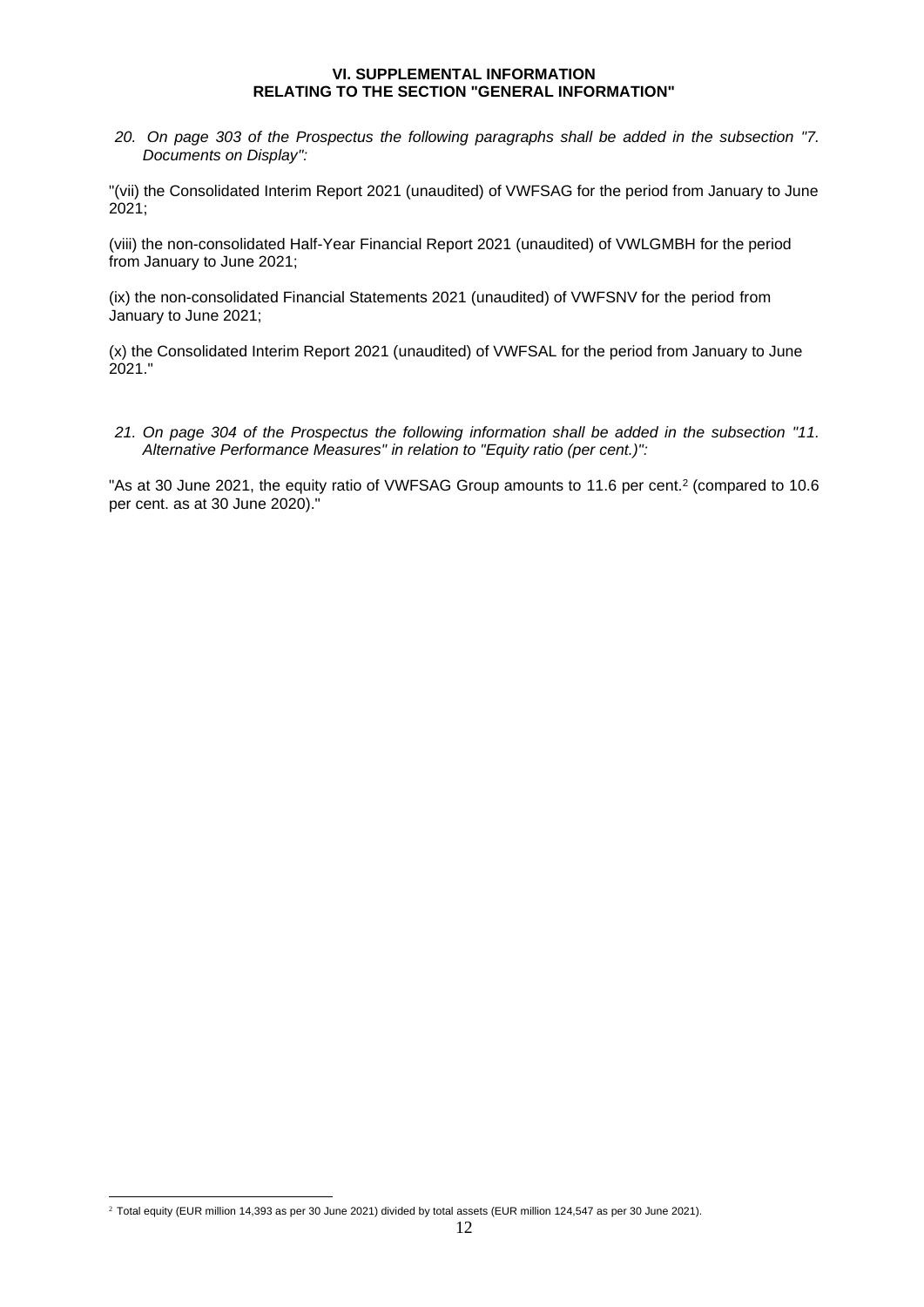# <span id="page-12-0"></span>**VII. SUPPLEMENTAL INFORMATION RELATING TO THE SECTION "DOCUMENTS INCORPORATED BY REFERENCE"**

*22. On page 307 of the Prospectus the following paragraphs shall be added at the end of the subsection "Documents incorporated by reference":*

"(p) the Consolidated Interim Report 2021 (unaudited) of VWFSAG for the period from January to June 2021.

[https://www.vwfs.com/en/investor-relations/volkswagen-financial-services-ag/interim-reports-and-half](https://www.vwfs.com/en/investor-relations/volkswagen-financial-services-ag/interim-reports-and-half-yearly-financial-reports/_jcr_content/content/section/section_parsys/downloadlist/downloadlist_parsys/downloaditem_copy_22_1114784428/downloadbutton.download.pdf/EN_HJFB%25202021%2520VW%2520FS%2520AG_s.pdf)[yearly-financial-reports/EN\\_HYFR\\_2021.pdf](https://www.vwfs.com/en/investor-relations/volkswagen-financial-services-ag/interim-reports-and-half-yearly-financial-reports/_jcr_content/content/section/section_parsys/downloadlist/downloadlist_parsys/downloaditem_copy_22_1114784428/downloadbutton.download.pdf/EN_HJFB%25202021%2520VW%2520FS%2520AG_s.pdf)

(q) the non-consolidated Half-Year Financial Report 2021 (unaudited) of VWLGMBH for the period from January to June 2021.

[https://www.vwfs.com/en/investor-relations/volkswagen-leasing-gmbh/interim-reports-and-half-yearly](https://www.vwfs.com/en/investor-relations/volkswagen-leasing-gmbh/interim-reports-and-half-yearly-financial-reports/_jcr_content/content/section/section_parsys/downloadlist/downloadlist_parsys/downloaditem_copy_co_778728961/downloadbutton.download.pdf/EN_HJFB%25202021%2520VW%2520Leasing%2520GmbH_s.pdf)[financial-reports/EN\\_HYFR\\_2021.pdf](https://www.vwfs.com/en/investor-relations/volkswagen-leasing-gmbh/interim-reports-and-half-yearly-financial-reports/_jcr_content/content/section/section_parsys/downloadlist/downloadlist_parsys/downloaditem_copy_co_778728961/downloadbutton.download.pdf/EN_HJFB%25202021%2520VW%2520Leasing%2520GmbH_s.pdf)

(r) the non-consolidated Financial Report 2021 (unaudited) of VWFSNV for the period from January to June 2021.

[https://www.vwfs.com/en/investor-relations/volkswagen-financial-services-n-v-/half-yearly-financial](https://www.vwfs.com/en/investor-relations/volkswagen-financial-services-n-v-/half-yearly-financial-reports/_jcr_content/content/section/section_parsys/downloadlist/downloadlist_parsys/downloaditem_copy_co_1615244003/downloadbutton.download.pdf/2021%2520FSNV%2520Interim%2520Financial%2520Report%2520(public).pdf)[reports/EN\\_HYFR\\_2021.pdf](https://www.vwfs.com/en/investor-relations/volkswagen-financial-services-n-v-/half-yearly-financial-reports/_jcr_content/content/section/section_parsys/downloadlist/downloadlist_parsys/downloaditem_copy_co_1615244003/downloadbutton.download.pdf/2021%2520FSNV%2520Interim%2520Financial%2520Report%2520(public).pdf)

(s) the Consolidated Interim Report 2021 (unaudited) of VWFSAL for the period from January to June 2021.

[https://www.vwfs.com/en/investor-relations/volkswagen-financial-services-australia-pty-ltd/half-yearly](https://www.vwfs.com/en/investor-relations/volkswagen-financial-services-australia-pty-ltd--/annual-reports1/_jcr_content/content/section/section_parsys/downloadlist/downloadlist_parsys/downloaditem_copy/downloadbutton.download.pdf/2021%2520VWFSA%2520HY%2520financial%2520statements%2520(FINAL).pdf)[reports/EN\\_HYFR\\_2021.pdf"](https://www.vwfs.com/en/investor-relations/volkswagen-financial-services-australia-pty-ltd--/annual-reports1/_jcr_content/content/section/section_parsys/downloadlist/downloadlist_parsys/downloaditem_copy/downloadbutton.download.pdf/2021%2520VWFSA%2520HY%2520financial%2520statements%2520(FINAL).pdf)

*23. On page 307 et seq. of the Prospectus in the table in the subsection "Comparative Table of Documents incorporated by Reference" the first row, including the paragraph below, shall be deleted and be replaced by the following information:*

| Page                                                            | <b>Section of Prospectus</b> | Document incorporated by reference                                                                                                                                                                                                                 |                           |
|-----------------------------------------------------------------|------------------------------|----------------------------------------------------------------------------------------------------------------------------------------------------------------------------------------------------------------------------------------------------|---------------------------|
| <b>VWFSAG, Historical Financial</b><br>84<br><b>Information</b> |                              | Annual Report 2019 of VWFSAG                                                                                                                                                                                                                       |                           |
|                                                                 |                              | Combined Management Report, (p. 4 – p.<br>41) except for the sections "Outlook for<br>2020" and "Forecast changes in key<br>performance indicators for fiscal year<br>2020 compared with prior-year figures" on<br>p. 39 - 40 of the Annual Report |                           |
|                                                                 |                              | <b>Consolidated Financial Statements of the</b><br><b>Volkswagen Financial Services AG Group</b>                                                                                                                                                   |                           |
|                                                                 |                              |                                                                                                                                                                                                                                                    | Income Statement, (p. 43) |
|                                                                 |                              | Statement of Comprehensive Income, (p.<br>44)                                                                                                                                                                                                      |                           |
|                                                                 |                              | Balance Sheet, (p. 45 - p.46)                                                                                                                                                                                                                      |                           |
|                                                                 |                              | Statement of Changes in Equity (p. 47)                                                                                                                                                                                                             |                           |
|                                                                 |                              | Cash Flow Statement, (p. 48)                                                                                                                                                                                                                       |                           |
|                                                                 |                              | Notes, (p. 49 – p. 158)                                                                                                                                                                                                                            |                           |
|                                                                 |                              | Auditors' Report, (p. 159 – p.163)                                                                                                                                                                                                                 |                           |
|                                                                 |                              | <b>Annual Report 2020 of VWSAG</b>                                                                                                                                                                                                                 |                           |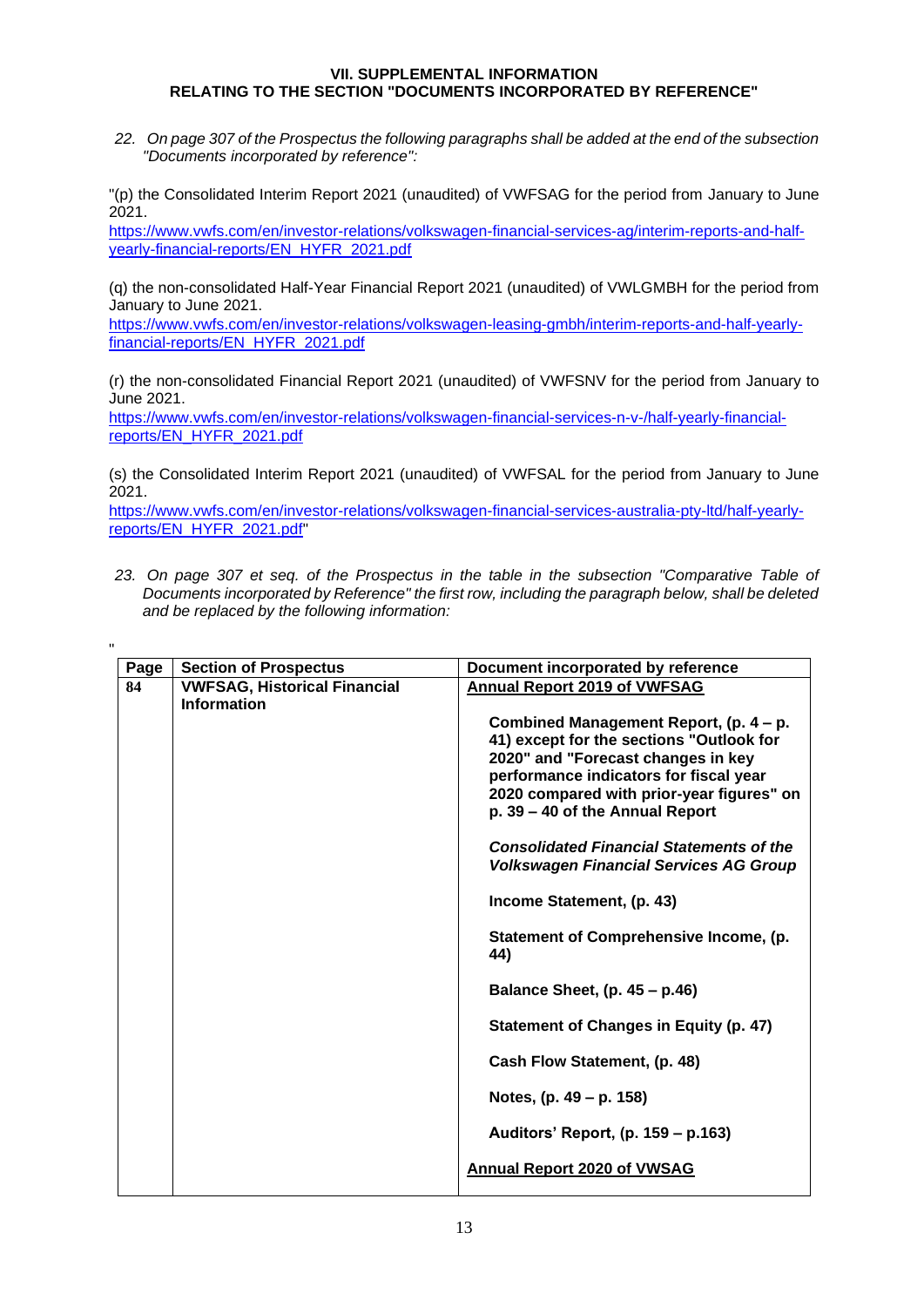|    |                                                            | <b>English translation of the German</b><br>language Combined Management Report,<br>$(p. 4 - p. 41)$ except for the sections<br>"Outlook for 2021" and "Forecast changes<br>in key performance indicators for fiscal<br>year 2021 compared with prior-year<br>figures" on p. 40 of the Annual Report |
|----|------------------------------------------------------------|------------------------------------------------------------------------------------------------------------------------------------------------------------------------------------------------------------------------------------------------------------------------------------------------------|
|    |                                                            | <b>English translation of the German</b><br>language Consolidated Financial<br><b>Statements of the Volkswagen Financial</b><br><b>Services AG Group</b>                                                                                                                                             |
|    |                                                            | Income Statement, (p. 43)                                                                                                                                                                                                                                                                            |
|    |                                                            | Statement of Comprehensive Income, (p.<br>44)                                                                                                                                                                                                                                                        |
|    |                                                            | Balance Sheet, (p. 45 – p. 46)                                                                                                                                                                                                                                                                       |
|    |                                                            | Statement of Changes in Equity, (p. 47)                                                                                                                                                                                                                                                              |
|    |                                                            | Cash Flow Statement, (p. 48)                                                                                                                                                                                                                                                                         |
|    |                                                            | <b>Notes to the Consolidated Financial</b><br>Statements, (p. 49 – p. 170)                                                                                                                                                                                                                           |
|    |                                                            | <b>English translation of the German</b><br>language Independent Auditor's Report,<br>(p. 172 – p. 178)                                                                                                                                                                                              |
|    |                                                            |                                                                                                                                                                                                                                                                                                      |
| 88 | <b>VWLGMBH, Historical Financial</b><br><b>Information</b> | <b>Annual Report of 2019 of VWLGMBH</b>                                                                                                                                                                                                                                                              |
|    |                                                            | Management Report, (p. 2 - p. 25) except<br>for the section "Outlook for 2020" on p.<br>26- p. 29 et seq. of the Annual Report                                                                                                                                                                       |
|    |                                                            | <b>Annual Financial Statements</b>                                                                                                                                                                                                                                                                   |
|    |                                                            | Balance Sheet, (p. 30 - p. 31)                                                                                                                                                                                                                                                                       |
|    |                                                            | Income Statement (p. 32)                                                                                                                                                                                                                                                                             |
|    |                                                            | Cash Flow Statement, (p. 33)                                                                                                                                                                                                                                                                         |
|    |                                                            | Statement of Changes in Equity, (p. 34)                                                                                                                                                                                                                                                              |
|    |                                                            | Notes, (p. 35 - p. 46)                                                                                                                                                                                                                                                                               |
|    |                                                            | Independent Auditors' Report, (p. 47 – p.<br>51)                                                                                                                                                                                                                                                     |
|    |                                                            | <b>Note regarding Forward-Looking</b>                                                                                                                                                                                                                                                                |
|    |                                                            | Statements,<br>(p. 53)                                                                                                                                                                                                                                                                               |
|    |                                                            | <b>Annual Report of 2020 of VWLGMBH</b>                                                                                                                                                                                                                                                              |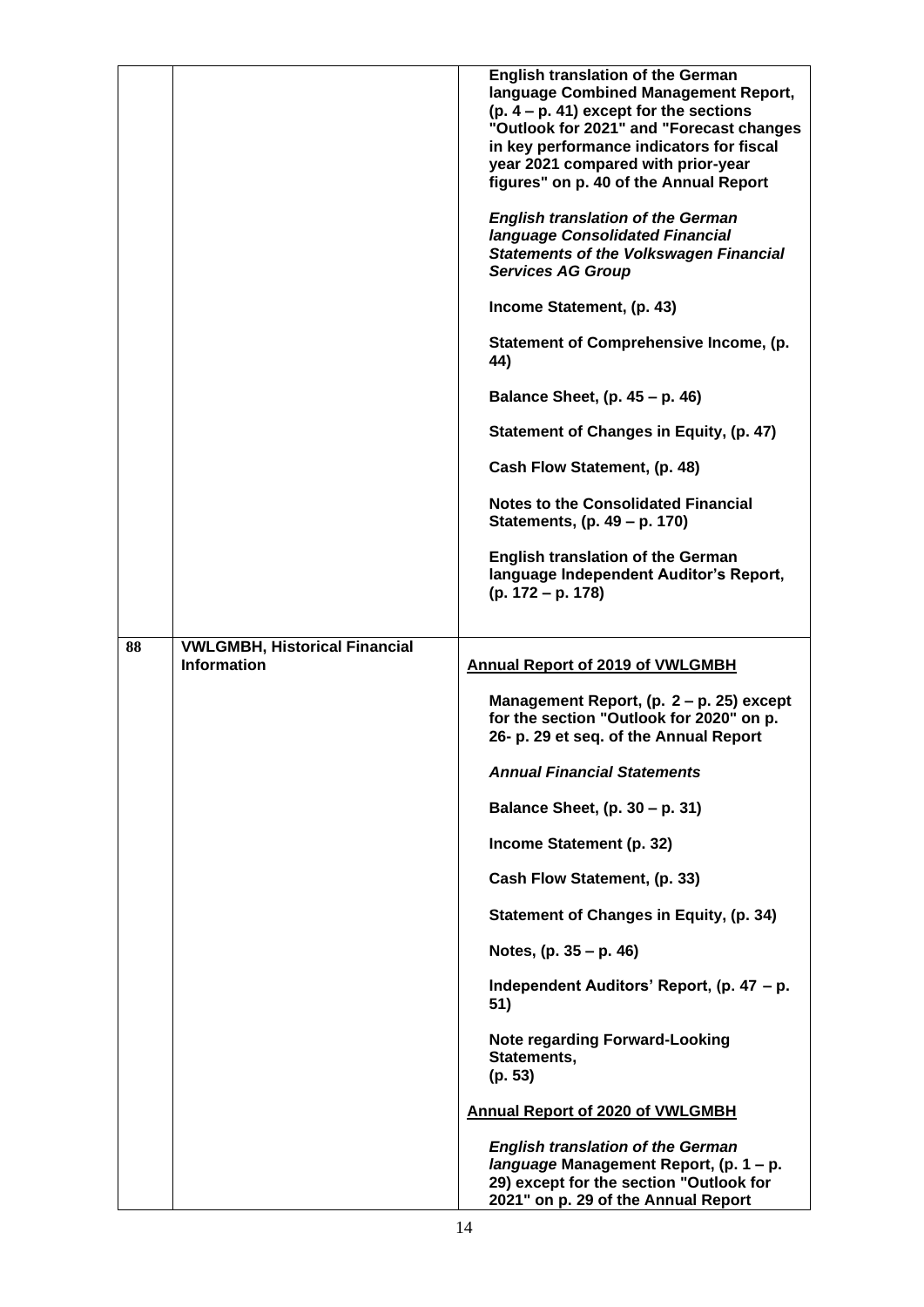|    |                                     | <b>English translation of the German</b><br>language Annual Financial Statements                                   |
|----|-------------------------------------|--------------------------------------------------------------------------------------------------------------------|
|    |                                     | Balance Sheet, (p. 30 - p. 31)                                                                                     |
|    |                                     | Income Statement, $(p. 32 - p. 33)$                                                                                |
|    |                                     | Cash Flow Statement, (p. 34)                                                                                       |
|    |                                     | Statement of Changes in Equity, (p. 35)                                                                            |
|    |                                     | Notes, (p. 36 – p. 48)                                                                                             |
|    |                                     | <b>English translation of the German</b><br>language Independent Auditors' Report,<br>$(p. 50 - p. 55)$            |
|    |                                     | <b>Note regarding Forward-Looking</b><br>Statements,<br>(p. 57)                                                    |
| 92 | <b>VWFSNV, Historical Financial</b> | <b>Financial Report 2019 of VWFSNV</b>                                                                             |
|    | <b>Information</b>                  | Management Report, $(p. 3 - p. 6)$ except<br>for the section "Expectation 2020" on p. 5<br>of the Financial Report |
|    |                                     | <b>Financial Statements</b>                                                                                        |
|    |                                     | Balance Sheet, $(p. 8 - p. 9)$                                                                                     |
|    |                                     | Income Statement, (p. 10)                                                                                          |
|    |                                     | Cash Flow Statement, (p. 11)                                                                                       |
|    |                                     | <b>Notes to the Financial Statements,</b><br>$(p. 12 - p. 36)$                                                     |
|    |                                     | Other Information, (p. 37)                                                                                         |
|    |                                     | Independent Auditor's Report, (p. 38-43)                                                                           |
|    |                                     | <b>Financial Report 2020 of VWFSNV</b>                                                                             |
|    |                                     | Management Report, (p. 3 – p. 7) except<br>for the section "Expectation 2021" on p. 6<br>of the Financial Report   |
|    |                                     | <b>Financial Statements</b>                                                                                        |
|    |                                     | Balance Sheet, $(p. 9 - p. 10)$                                                                                    |
|    |                                     | Income Statement, (p. 11)                                                                                          |
|    |                                     | Cash Flow Statement, (p. 12)                                                                                       |
|    |                                     | <b>Notes to the Financial Statements,</b><br>$(p. 13 - p. 37)$                                                     |
|    |                                     | Other Information, (p. 38)                                                                                         |
|    |                                     |                                                                                                                    |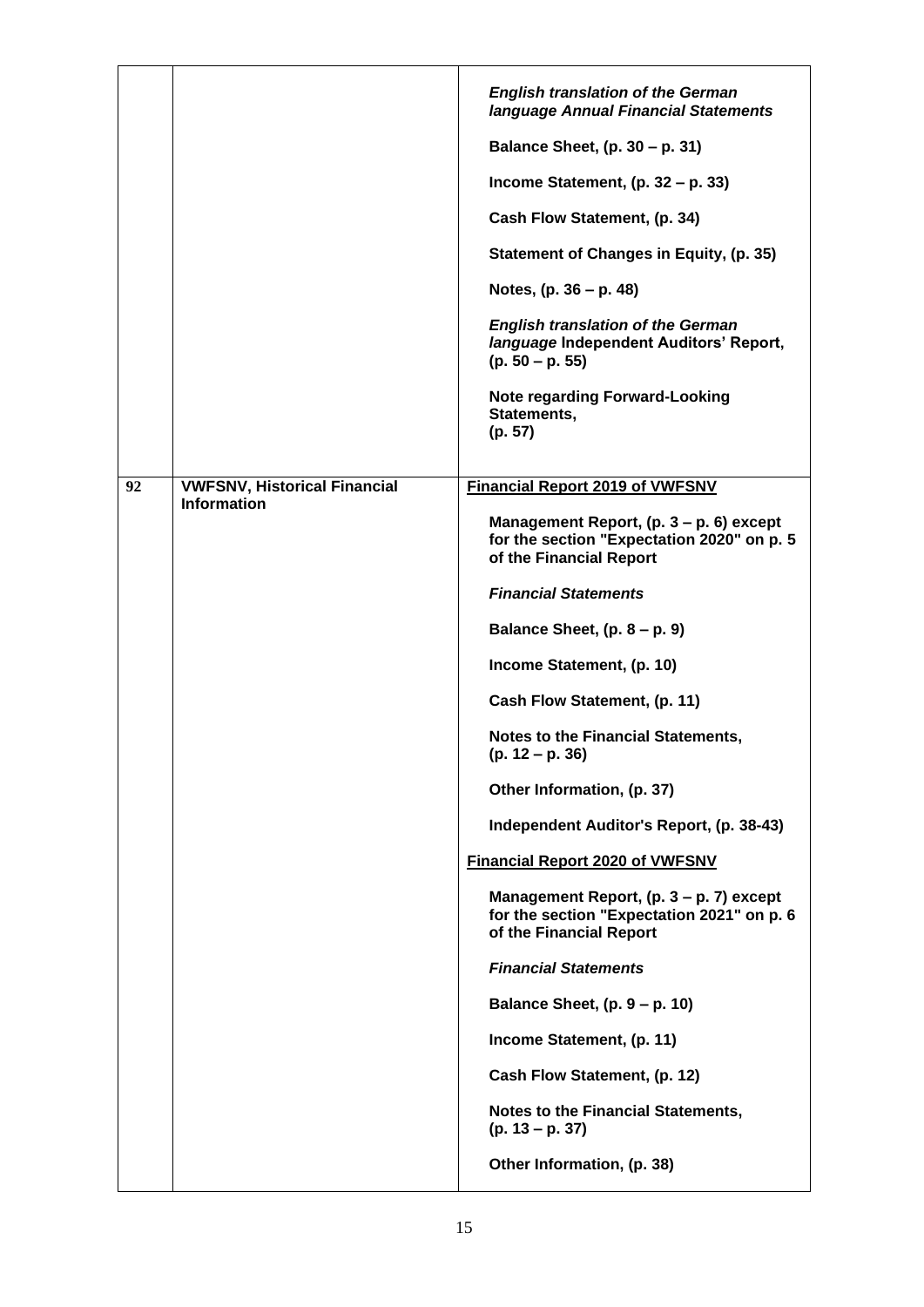|    |                                                           | Independent Auditor's Report, (p. 39 - p.<br>43)                                                                      |
|----|-----------------------------------------------------------|-----------------------------------------------------------------------------------------------------------------------|
| 96 | <b>VWFSJ, Historical Financial</b><br><b>Information</b>  | <b>Audit Report with Financial Report 2019 of</b><br><b>VWFSJ (English Translation)</b>                               |
|    |                                                           | Independent Auditor's Report, (p. 2)                                                                                  |
|    |                                                           | <b>Financial Statements</b>                                                                                           |
|    |                                                           | <b>Balance Sheet, (p. 4)</b>                                                                                          |
|    |                                                           | Income Statement, (p. 5)                                                                                              |
|    |                                                           | Statement of Changes in Equity, (p. 6)                                                                                |
|    |                                                           | <b>Summary of Significant Accounting</b>                                                                              |
|    |                                                           | Policies,<br>(p. 7)                                                                                                   |
|    |                                                           | Notes, $(p. 8 - p. 14)$                                                                                               |
|    |                                                           | <b>Supplementary Schedules in relation to</b><br>the Financial Statements, $(p. 15 - p. 18)$                          |
|    |                                                           | <b>Independent Auditor's Report and Financial</b><br><b>Statements 2020 of VWFSJ (English</b><br><b>Translation</b> ) |
|    |                                                           | Independent Auditor's Report, (p. 2 – p. 4)                                                                           |
|    |                                                           | <b>Financial Statements</b>                                                                                           |
|    |                                                           | Balance Sheet, (p. 6)                                                                                                 |
|    |                                                           | Income Statement, (p. 7)                                                                                              |
|    |                                                           | <b>Statement of Changes in Equity, (p. 8)</b>                                                                         |
|    |                                                           | <b>Summary of Significant Accounting</b><br>Policies,<br>(p. 9)                                                       |
|    |                                                           | Other Notes, (p. 10 - p. 16)                                                                                          |
|    |                                                           | <b>Supplementary Schedules in relation to</b><br>the Financial Statements, $(p. 17 - p. 20)$                          |
| 99 | <b>VWFSAL, Historical Financial</b><br><b>Information</b> | <b>Annual Report 2019 of VWFSAL</b>                                                                                   |
|    |                                                           | Director's Report, (p. 2 – p. 3)                                                                                      |
|    |                                                           | Auditor's Independence Declaration, (p. 4)                                                                            |
|    |                                                           | Financial report - 31 December 2019                                                                                   |
|    |                                                           | Statement of Comprehensive Income, (p.<br>7)                                                                          |
|    |                                                           | <b>Balance Sheet (Statement of Financial</b><br>Position), $(p. 8 - p. 9)$                                            |
|    |                                                           | Statement of Changes in Equity, (p. 10)                                                                               |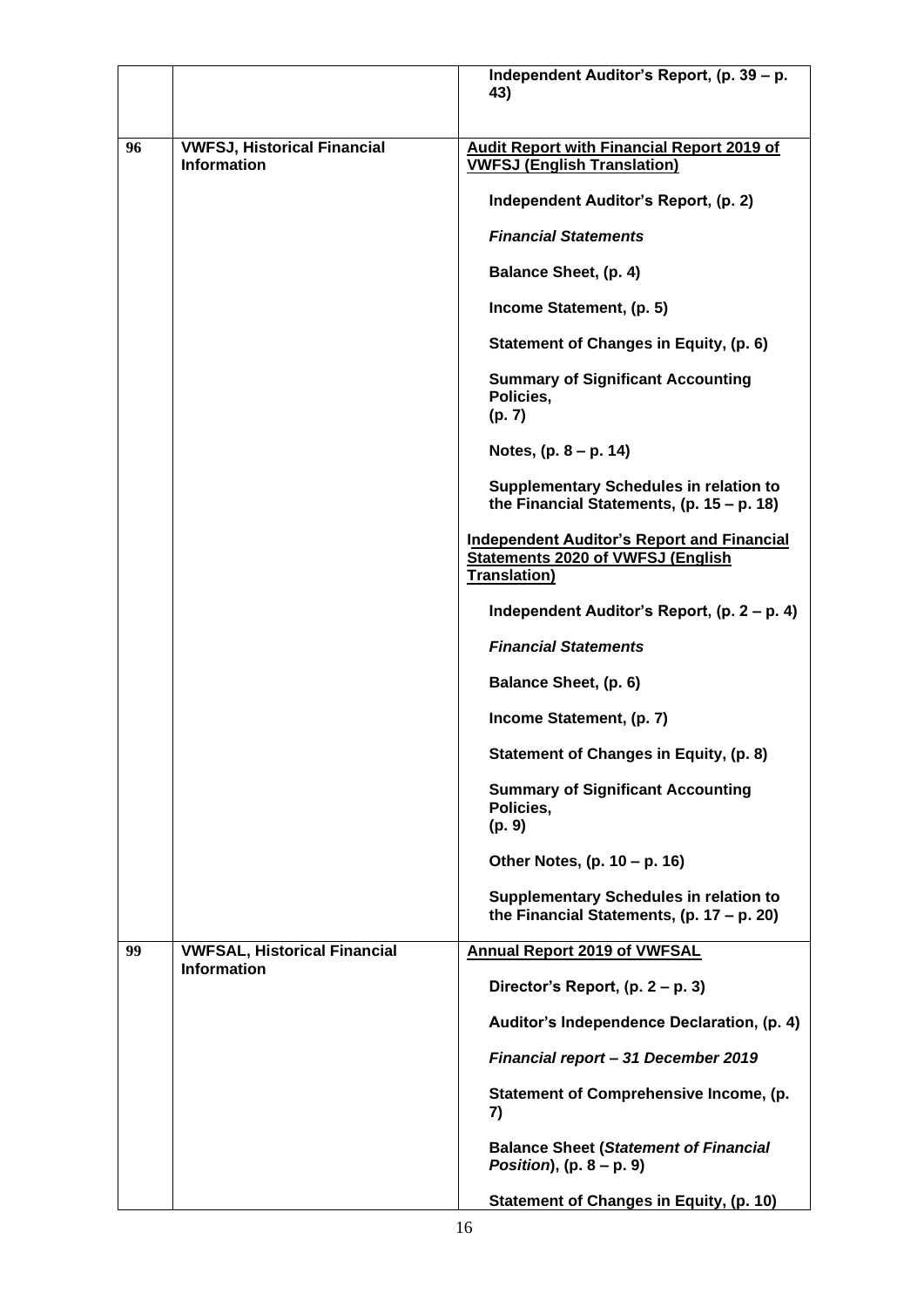|    |                                     | Statements of Cash Flows, (p. 11)                                                                                                                                                                   |
|----|-------------------------------------|-----------------------------------------------------------------------------------------------------------------------------------------------------------------------------------------------------|
|    |                                     | Notes to the financial statements, (p. 12 -<br>p. 80)                                                                                                                                               |
|    |                                     | Independent auditor's report to the<br>members of Volkswagen Financial<br>Services Australia Pty Limited, (p. 81 - p.<br>$82)$ *                                                                    |
|    |                                     | *) Please note that the page reference of the<br>Auditor's Independence Declaration and of the<br>Independent Auditor's Report refers to the page<br>number of the PDF version of the Annual Report |
|    |                                     | <b>Annual Report 2020 of VWFSAL</b>                                                                                                                                                                 |
|    |                                     | Director's Report, (p. 2 – p. 4)                                                                                                                                                                    |
|    |                                     | Auditor's Independence Declaration, (p. 5)                                                                                                                                                          |
|    |                                     | Financial report - 31 December 2020                                                                                                                                                                 |
|    |                                     | Statement of Comprehensive Income, (p.<br>8)                                                                                                                                                        |
|    |                                     | Statement of Financial Position, (p. 9 – p.<br>10)                                                                                                                                                  |
|    |                                     | Statement of Changes in Equity, (p. 11)                                                                                                                                                             |
|    |                                     | Statements of Cash Flows, (p. 12)                                                                                                                                                                   |
|    |                                     | Notes to the Financial Statements, (p. 13 -<br>p. 84)*                                                                                                                                              |
|    |                                     | Independent auditor's report to the<br>directors of Volkswagen Financial<br>Services Australia Pty Limited, (p. 85 - p.<br>87)                                                                      |
| 84 | <b>VWFSAG, Historical Financial</b> |                                                                                                                                                                                                     |
|    | <b>Information</b>                  | <b>Consolidated Interim Report 2021 (unaudited)</b><br>of VWFSAG for the period from January to<br><b>June 2021</b>                                                                                 |
|    |                                     | Interim Management Report, (p. 2 – p. 11)<br>except for the section "Report on Expected<br>Developments" on $p. 10 - p. 11$ of the<br><b>Financial Report</b>                                       |
|    |                                     | <b>Interim Consolidated Financial Statements</b><br>of the Volkswagen Financial Services AG<br>Group                                                                                                |
|    |                                     | Income Statement, (p. 12)                                                                                                                                                                           |
|    |                                     | Statement of Comprehensive Income, (p.<br>13)                                                                                                                                                       |
|    |                                     | Balance Sheet, (p. 14)                                                                                                                                                                              |
|    |                                     | <b>Statement of Changes in Equity (p. 15)</b>                                                                                                                                                       |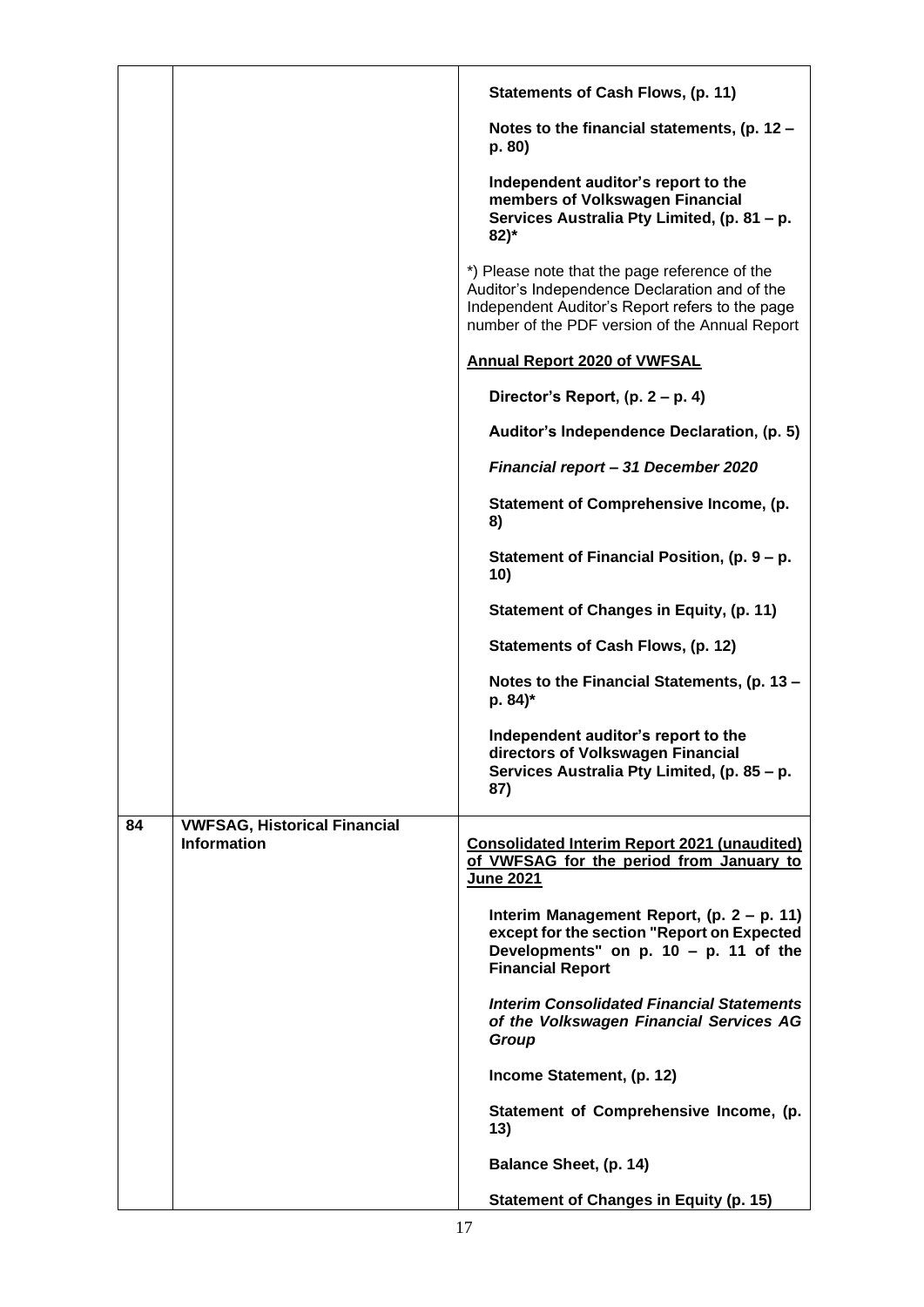|    |                                                            | Cash Flow Statement, (p. 16)                                                                                                                 |
|----|------------------------------------------------------------|----------------------------------------------------------------------------------------------------------------------------------------------|
|    |                                                            | Notes, (p. 17 – p. 33)                                                                                                                       |
| 88 | <b>VWLGMBH, Historical Financial</b><br><b>Information</b> | Non-consolidated Half-Year Financial Report<br>2021 (unaudited) of VWLGMBH for the period<br>from January to June 2021                       |
|    |                                                            | Interim Management Report, $(p. 1 - p. 6)$<br>except for the section "Report on Expected<br>Developments" on p. 6 of the Financial<br>Report |
|    |                                                            | <b>Half-Year Financial Statements</b>                                                                                                        |
|    |                                                            | Balance Sheet, $(p. 7 - p. 8)$                                                                                                               |
|    |                                                            | Income Statement (p. $9 - p$ . 10)                                                                                                           |
|    |                                                            | Notes, $(p. 11 - p. 15)$                                                                                                                     |
| 92 | <b>VWFSNV, Historical Financial</b><br><b>Information</b>  | Non-consolidated Financial Report 2021<br>(unaudited) of VWFSNV for the period from<br>January to June 2021<br><b>Financial Statements</b>   |
|    |                                                            | Balance Sheet, $(p. 6 - p. 7)$                                                                                                               |
|    |                                                            | Income Statement, (p. 8)                                                                                                                     |
| 99 | <b>VWFSAL, Historical Financial</b><br><b>Information</b>  | <b>Consolidated Interim Report 2021 (unaudited)</b><br>of VWFSAL for the period from January to<br>June 2021                                 |
|    |                                                            | Analysis of the business development and<br>position, (p. 1)                                                                                 |
|    |                                                            | Opportunity and risk report, (p. 2)                                                                                                          |
|    |                                                            | <b>Financial Statements</b>                                                                                                                  |
|    |                                                            | Statement of Financial Position, (p. $4 - p$ .<br>5)                                                                                         |
|    |                                                            | Statement of Comprehensive Income, (p.<br>6)                                                                                                 |
|    |                                                            | Notes to the interim financial statements,<br>$(p. 7 - p. 13)$                                                                               |

Any information contained in one of the documents mentioned as source documents in the crossreference lists above but not listed in the cross-reference list is not incorporated by reference into the Prospectus as it is either not relevant for investors or covered elsewhere in the Prospectus."